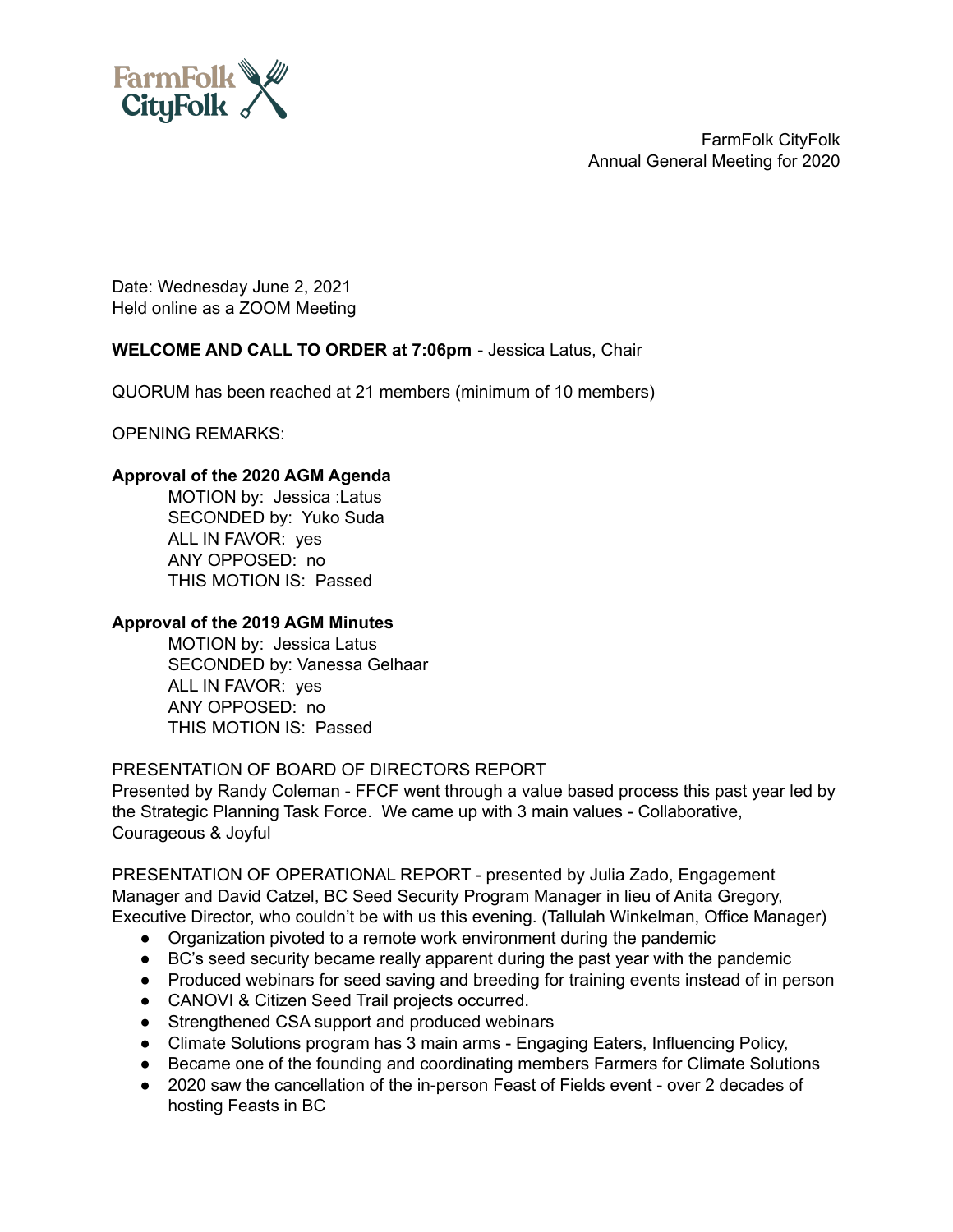

## PRESENTATION OF FINANCIAL STATEMENTS - Kelly Chan, Treasurer

#### **APPROVAL of FINANCIAL STATEMENTS as presented**.

MOTION by: Jessica Latus SECONDED by: Natasha Asseltine ALL IN FAVOR: yes ANY OPPOSED: no THIS MOTION IS: PASSED

### BOARD OF DIRECTORS ELECTION

3 Directors are staying on as their 1st year in their 2nd Term:

- Debbie Oyenuga, who joins us from Surrey
- Randall Coleman, who joins us from Surrey
- Jennifer Freeman, our secretary who joins us from Victoria

4 Directors are staying on as their 2nd year of their 1st Term:

- *- Dr. Kent Mullinex, who joins us from Surrey*
- *- Natasha Asseltine, who joins us from North Vancouver*
- *- Yuko Suda, who joins us from Port Moody*
- *- Dan Straker , who joins us from Vancouver*

7 Directors are leaving:

- Kelly Chan, our Treasurer, who's been on the board since June 2017
- Linda Nowlan, our lawyer, who also joined the board in June 2017
- Lisa Powell, who joined the board in November 2018
- Heather Hood, who joined the board in December 2018
- Hardeep Purewal, who joined the board in January 2019
- Gillian Watt, who joined the board in June 2020
- Jessica Latus, and I've also been on the board since December 2018

5 Board of Director Candidates for 2021 are:

- *- Joshua Batson - he is a project management consultant for Forest Foods*
- *- Andrea Gunner - she is an agricultural economist*
- *- Lawrence Chan - he is the Director of Finance at Refrigerative Supply*
- *- Nicole-Ann Poitras - she is the Director of Marketing & Programs at the Lower Mainland Christmas Bureau*
- *- Andy Smith - he is the Farm Manager for Kwantlen Polytechnic University's Bachelor of Sustainable Agriculture Program*

#### **APPROVAL of the NEW BOARD CANDIDATES as presented** MOTION by: